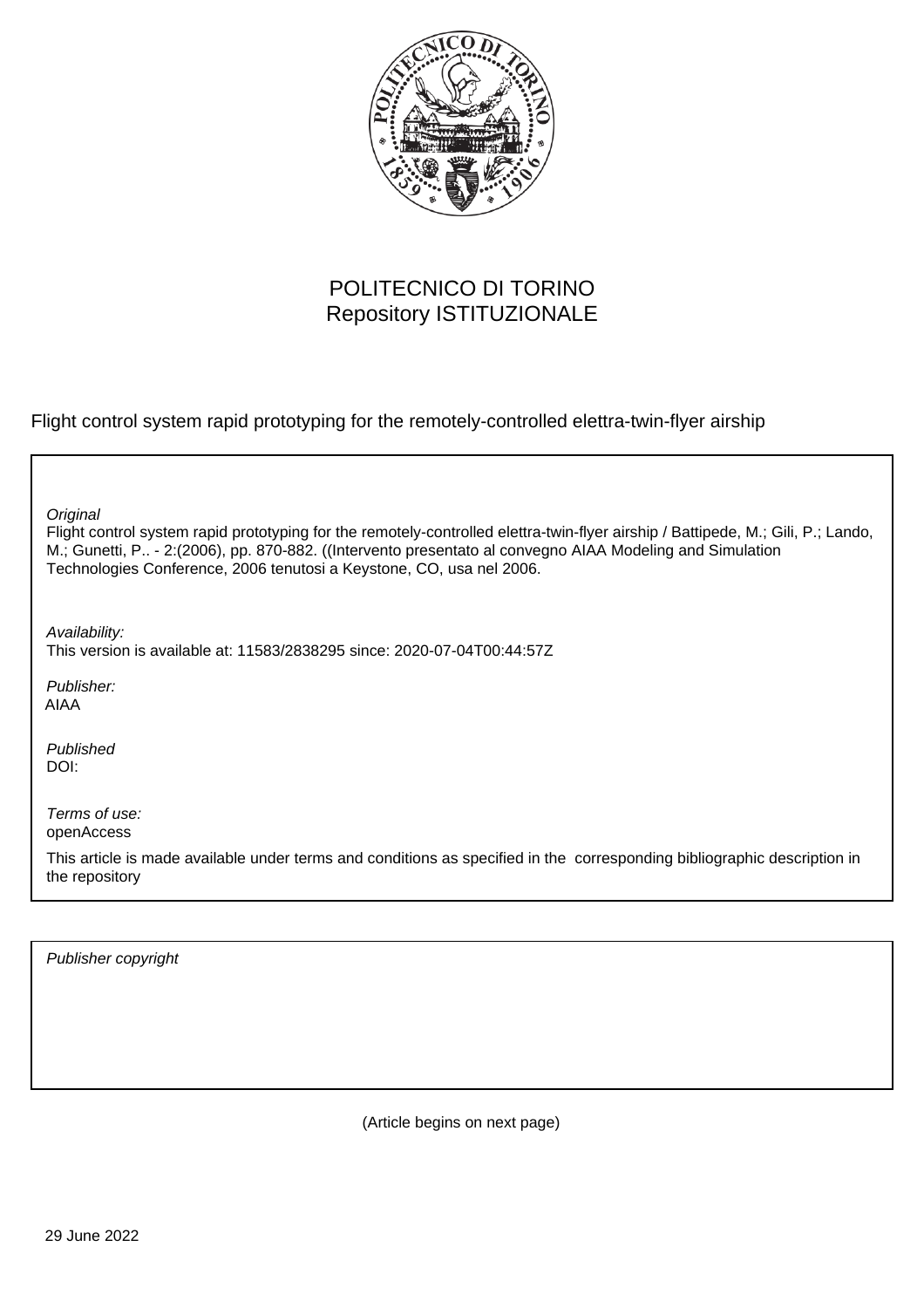# **Flight Control System Rapid Prototyping for the Remotely-Controlled Elettra-Twin-Flyer Airship**

M. Battipede<sup>\*</sup>, P. Gili<sup>†</sup>, M. Lando<sup>‡</sup> and P. Gunetti<sup>§</sup> *Aeronautical and Space Department, Politecnico di Torino – 10129 Torino, ITALY* 

**Nautilus S.p.A. is a small company investing in the design and development of a low-cost multipurpose multi-mission platform, known as Elettra-Twin-Flyer, which is a very innovative radio-controlled airship, equipped with high precision sensors and telecommunication devices. In the prototype phase, Nautilus policy is oriented towards a massive employment of external collaborators to reduce the development costs. The crucial problem of this kind of management is the harmonious integration of all the teams involved on the project. This paper describes the integration process of the PC-104 on-board computer with the avionic devices, which are electronic systems characterized by complex communication protocols. Attention is focused on the testing, verification, validation and final translation of the embedded control software into the on-board computer, through techniques derived from the automatic code generation, such as Rapid Prototyping and Hardware-In-the-Loop.** 

## **Nomenclature**

| CAS                              | $=$ | Control Allocation System                |
|----------------------------------|-----|------------------------------------------|
| ETF                              | $=$ | Elettra-Twin-Flyers                      |
| <b>FCC</b>                       | $=$ | <b>Flight Control Computer</b>           |
| <b>HIL</b>                       | $=$ | Hardware-in-the-loop                     |
| IMU                              | $=$ | Inertial Measurement Unit                |
| OS.                              | $=$ | <b>Operative System</b>                  |
| PIL                              | $=$ | Processor-in-the-loop                    |
| RP                               | $=$ | Rapid Prototyping                        |
| RPM                              | $=$ | Rate Per Minute                          |
| SIL                              |     | $=$ Software-in-the-loop                 |
| WOW                              |     | $=$ Weight-On-Wheel                      |
| R                                |     | = Correlation function                   |
| T                                | $=$ | Thrust                                   |
| act                              | $=$ | Actual signal                            |
| com                              |     | $=$ Commanded signal                     |
| δ                                | $=$ | Propeller orientation angle              |
| $\delta_{comm}$                  | $=$ | Lateral and directional combined command |
| $\delta_{dir}$                   | $=$ | Directional joystick command             |
| $\delta_{lat}$                   | $=$ | Lateral joystick command                 |
| $\delta_{lon}$                   | $=$ | Longitudinal joystick command            |
| $\delta_{\scriptscriptstyle th}$ | $=$ | Throttle input                           |
| τ                                | $=$ | Correlation delay                        |

 $\overline{a}$ 

<sup>\*</sup> Ph.D. Researcher, Aeronautical and Space Department, manuela.battipede@polito.it, AIAA Member.

<sup>†</sup> Associate Professor, Aeronautical and Space Department, piero.gili@polito.it, AIAA Senior Member.

<sup>‡</sup> Ph.D. Researcher, Aeronautical and Space Department, marco.lando@polito.it.

<sup>§</sup> Graduate Student, Aeronautical and Space Department, paologunny@email.it.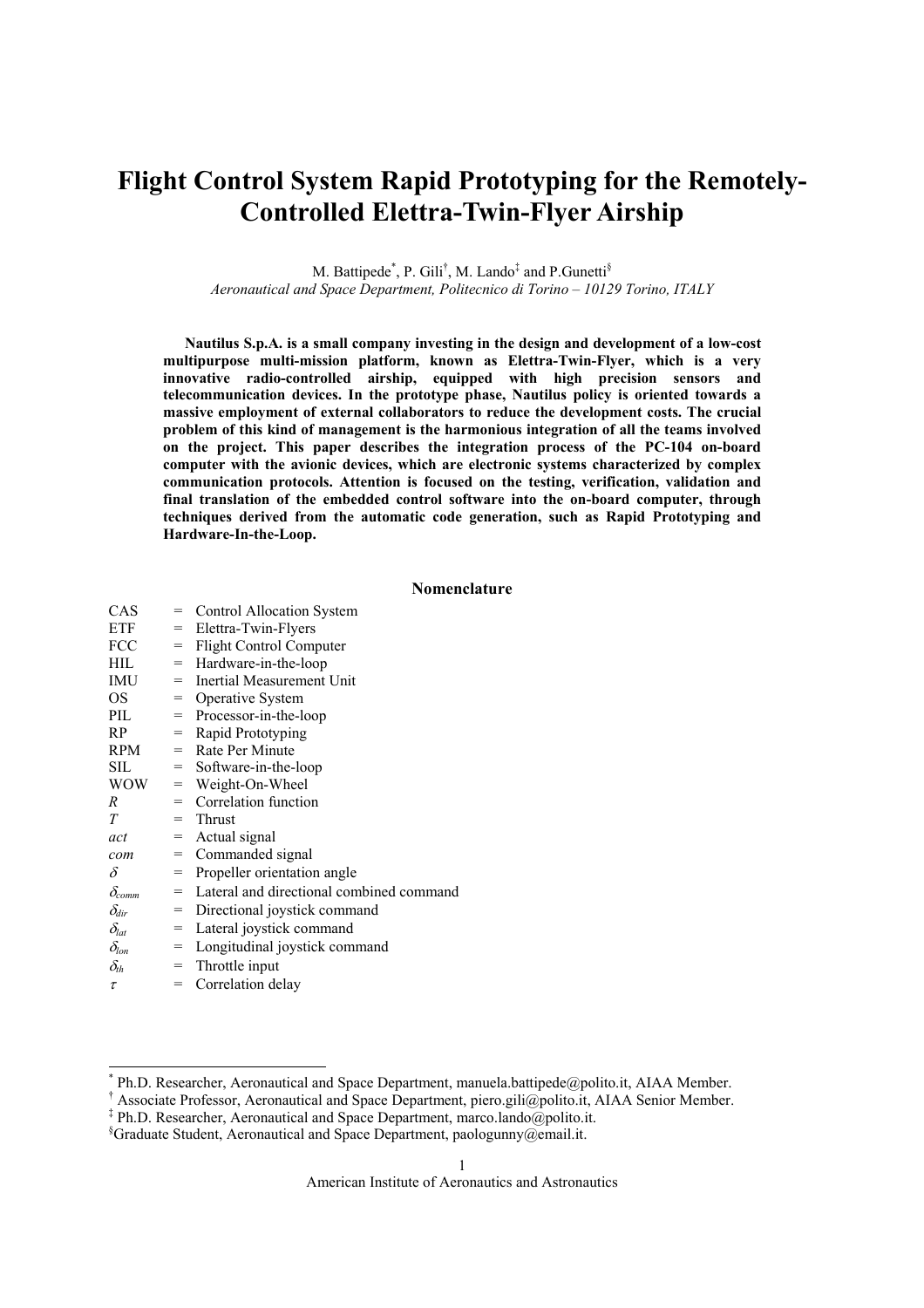## **I. Introduction**

n the last years, the interest of various market sectors, involving military, civil and private organizations (security, In the last years, the interest of various market sectors, involving military, civil and private organizations (security, commercial, defense, prevention, etc...) has more and more focused on unmanned aerial vehicles able extremely different tasks, such as monitoring, telecommunications, advertising and reconnaissance. In this context, Nautilus S.p.A. is investing in the design and development of a low-cost multipurpose multimission platform, known as Elettra-Twin-Flyers (ETF), which is a very innovative radio-controlled airship equipped with high precision sensors and telecommunication devices<sup>1,2</sup>. Therefore, this remotely-piloted lighter-than-air platform is particularly suitable for inland, border and maritime surveillance missions and for telecommunication coverage extensions, especially in those areas which are either inaccessible or without conventional airport facilities and where the environment impact is an essential concern. In order to offer an innovative product at competitive prices in the restricted airship market sector, the development costs have to be necessarily cut down or at least limited. For this reason, hence, Nautilus policy is oriented towards a massive employment of external collaborators instead of enrolling internal employees, at least in the actual phase of the project. In this context, Nautilus has a collaboration with the Aeronautical and Space department of the Polytechnic of Turin for the research, development and design aspects and claims the cooperation with several firms on technical aspects concerning the manufacturing of many subsystems of this new concept airship. The crucial problem of this kind of management is the harmonious integration, especially in the prototype phase, of the teams belonging to different companies, which operate on specific systems, such as the structure, the avionics, the command system, the energetic and pneumatic systems and so on. Therefore, it is essential to establish very clear procedures, which can guarantee rapid evaluation feedbacks, the subsystem compatibility and the hardware/software integration among the several teams involved in the Nautilus project. Due to the unconventional command system and architectural solution, the Nautilus airship presents many innovative features in various sectors of classical aircraft design, therefore, almost all the subsystems have been purposely designed, assembled and tested because never employed in any other aeronautical application. Hence, great emphasis has been given to the prototype phase<sup>3</sup> in which the feasibility of this really innovative platform has to be proved. Concrete difficulties might rise in the avionics design, in which two different groups should proceed in parallel through an iterative procedure based on reciprocal feedbacks until the verification and validation of the final system is achieved. From one side there is the aeronautical engineer, who has the task of designing the flight control system using development tools such as Fortran, C/C++, *Matlab/Simulink*. From the other side there are the programmer and the electronic technician that translate the final code into the industrial programming language, i.e. ADA, of the on-board computer. These two groups pursue the same goal having to respect, however, different requirements, which might also be conflicting. If not automated, the entire process of iterative design and test induces high development times, which penalize enormously the airship costs. Nowadays, however, the availability of more and more powerful high-speed low-cost computers allows the implementation of new techniques of *Real* $t$ *time Rapid Prototyping* (RP) and *Hardware In-the-Loop* (HIL) simulation<sup>4</sup> since the early stage of the development cycle, which is strategic to reduce the amount of time necessary to test the embedded control software and the hardware components. At present, the RP and HIL techniques are mainly adopted by the academic world. We reckon, however, that these tools could have a strong impact in the industrial reality, which is very sensitive in pursuing every means to shorten the new product development cycles.

For the above mentioned reasons, Nautilus invested the early stage of the project in the development of a complete and refined Flight Simulator<sup>5-7</sup>, which proved to be essential for supporting the whole design process of this non conventional unmanned airship. In particular, the flight simulator provides also an effective tool for the design and test of the innovative flight control system and its following integration in the platform on-board computer. However, as the airship dynamic system simulation in the *Matlab/Simulink* environment is a non-realtime application and it has to be interfaced with an embedded real-time control system through I/O interfaces, it is necessary to convert the *Simulink* dynamic model into a real-time simulation. This operation is carried out by using an automatic code generator, such as the RT-LAB™ software package<sup>8</sup>, which generates C code from *Simulink* block diagrams through *Real-Time Worshop*, compiles the C code in the *QNX* operative system and executes it on two PC processors running in parallel, which represent the *Targets*. The ETF Simulator, hence, is organized in four separate entities: the airship dynamics *Target*, the Flight Control Computer (FCC) *Target*, the ground station and the data-link device (receiver and transmitter).

RP and HIL techniques together with the ETF Simulator are both used for the testing, verification, validation and final translation of the embedded control software into the on-board computer. In addition, the most critical hardware components and interfaces are real-time tested through the embedded control software. This paper is focused on the application of these low-cost procedures, which facilitate the real-time interface between the software and hardware devices, used to accomplish ground and in-flight tests in the prototyping phase<sup>9</sup>.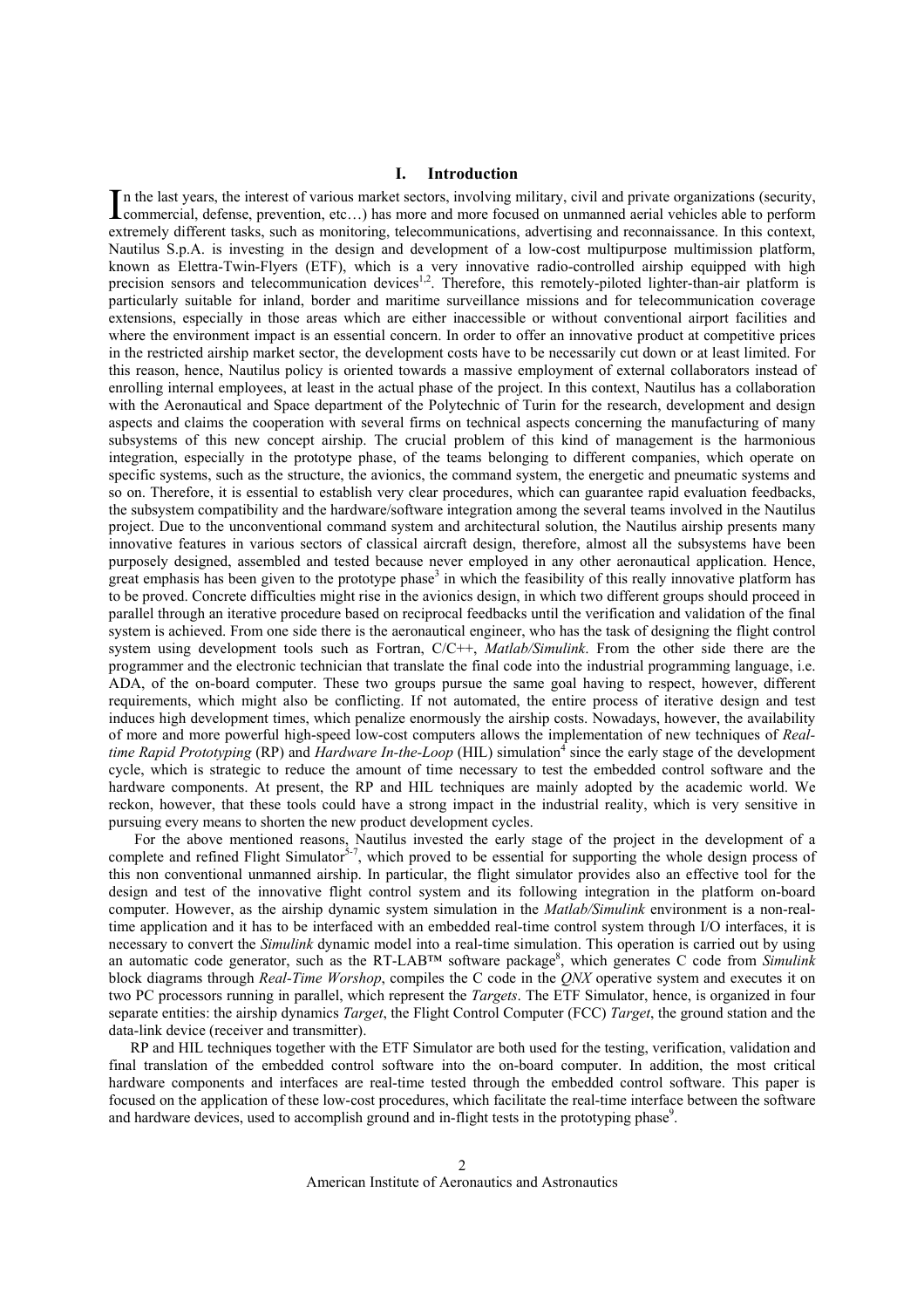## **II. Beyond the Simulation**

 Simulating a model enables the designers to check that the system behavior satisfies the requirements well before the construction of the first prototype. Nowadays, this concept is deeply established among engineers, who are all more or less familiar with the standard simulation techniques. The development of a complete and refined Flight Simulator for the Elettra-Twin-Flyers has been essential to support the whole design process of this innovative unmanned airship. In particular, the ETF Simulator was implemented for the following reasons:

- to assist the airship design process from the early stages, in which it was necessary to evaluate the global dynamic behavior of the vehicle, up to the more advanced phases, in which the single components and subsystems of the airship had to be correctly analyzed, dimensioned and integrated in the final product;
- to support the design and test phases of a completely new flight control system;
- to supply a powerful tool for the pilot during the training phase, when the pilot was expected to acquire the ability to fly this non conventional remotely-piloted airship. In fact, even though the piloting has been thought to emulate as much as possible the helicopter concept, a short training phase is necessary in order to get used to the airship response and to obtain the best performance from its great capabilities;
- to support the design of the ground station, which has been realized as close as possible to the Flight Simulator in order to maintain the same operational environment used by the pilot during the training phase;
- to provide an expository platform to effectively highlight the peculiar characteristics and performance of this new concept unmanned airship during marketing operations.

Efforts and costs associated to the modeling and simulation activities, however, are still very high, even when low-cost hardware components and on-the-shelf visual systems are employed. For this reason, software engineers are





extensively working on tools, which allow the exploitation of the simulation codes well beyond the early designing phases. All these tools are based on the automatic code generation technique and the development of software drivers, which enable the integration of standard PC-based hardware components with a very wide range of I/O devices. Beyond the simulation, the potentialities of these tools are incredible and it is almost impossible to list all the developments and test activities for which an automatically generated code can be effectively used. The key is to assume that each component of the system sketched in Figure 1 can manifest itself and connect to other components as software, hardware, or simply remain a model. Some applications are very well known among researchers but just a few are established and commonly employed in the aerospace industry. Some of them are briefly reviewed in the following subsections.

## **A. Simulation Acceleration**

Assuming that the system is reduced in the generic form of Figure 1, code can be generated and compiled for both the plant and controller models. It executes on the host computer and runs much faster than interpretive simulation. This is a popular way to do statistical analysis and parameter studies, such as those involving Monte Carlo methods.

#### **B. Rapid Prototyping (RP)**

RP is a very popular technique to develop interactive prototypes, which can be quickly replaced or changed in line with design feedback. This feedback may be derived from colleagues or users as they work with the prototype to accomplish set tasks. Thus, it can be used to adjust and tune the designer requirements. Code is generated just for the controller model. The code is then cross-compiled and downloaded to a high-speed, floating-point, rapid-prototyping computer, where it executes in real time. Prototypes created by this method usually have a high fidelity with the final product and give users and designers a tangible demonstration of the control system performance. The controller parameters can be



**Figure 2. Rapid Prototyping scheme.**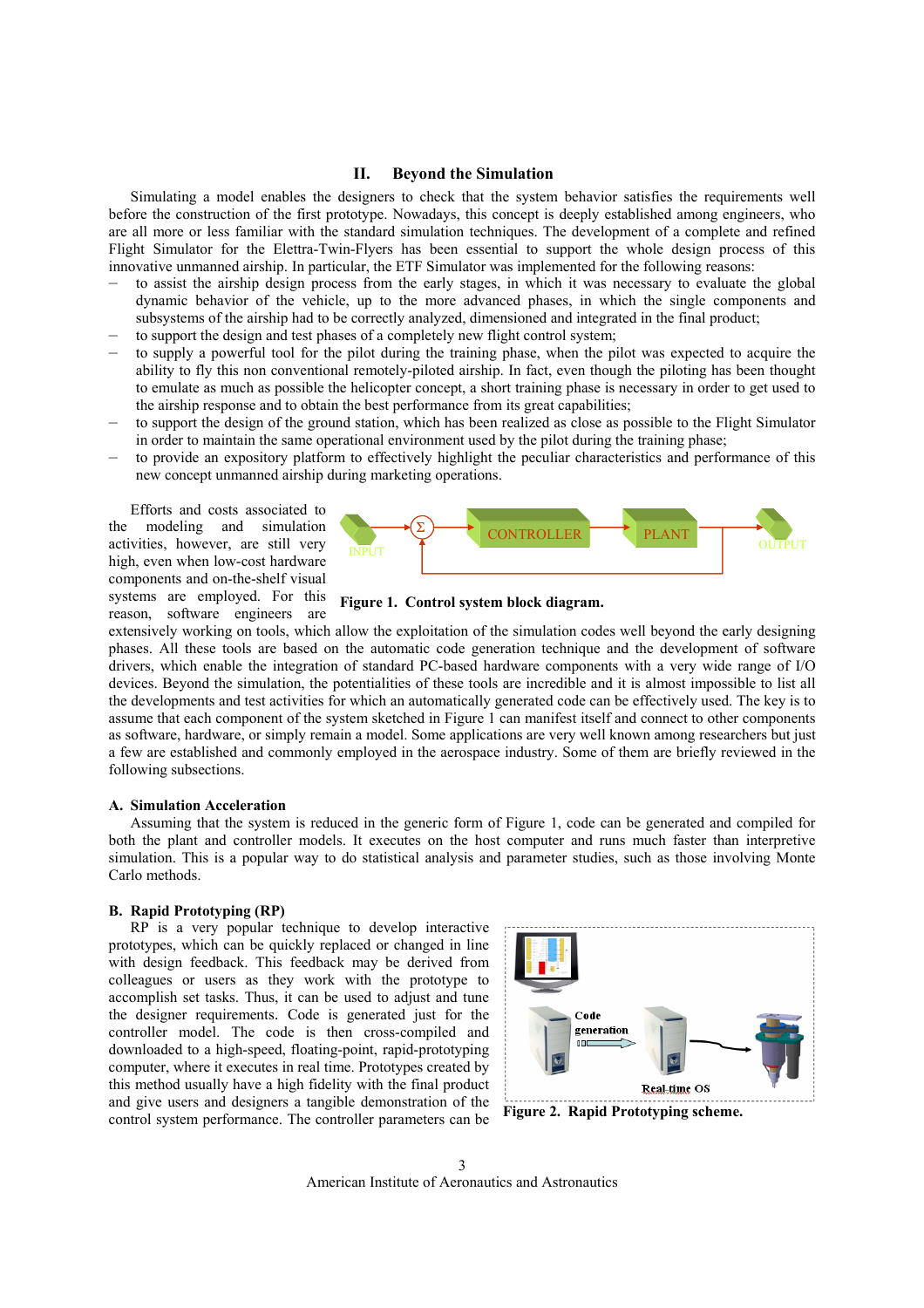tuned "on-line" during tests involving the actual plant. The use of a commercial computer as a target platform allows the designers to test the software well before the hardware of the on board computer is actually available.

## **C. On–Target Rapid Prototyping**

As with RP, code is generated just for the controller model. However, the code is then cross-compiled and downloaded to the embedded microprocessor used in production, or perhaps to a close cousin of it, which is configured with a little more memory and the necessary Input/Output boards. As for the rapid prototyping the



**Figure 3. On-target Rapid Prototyping scheme.** 

controller parameters can be tuned "on-line" during tests involving the actual plant. The on-target rapid prototyping can be seen as the last stage of the prototype development, when the software is almost definite, apart from adjustments or problems that might arise from the interaction with the computer hardware.

## **D. Production Code Generation**

No simulation or development activity is associated with this application. Code is generated for the detailed controller model and downloaded to the actual embedded microprocessor as part of the production software build.



**Figure 4. Controller production cycle without the aid of the automatic code generation techniques.** 

The key here is to ensure that the final build has fully integrated the automatically generated code with existing legacy code, I/O drivers, and real-time operating system. The process is appealing and definitely cost-effective, as it allows to reduce considerably the time associated to the development of the final product. Referring to Figure 4, in fact, it is clear that many factors may concur at a substantial delay in the accomplishment of the final product. Usually, when the controller is complex, the development is carried out by the synergy of two different groups: the software and the hardware working groups. The software manager has the task to produce the embedded code and make his/her staff work under specifications of the controller designer and the constraints of the hardware manager, who has the task to assembly the prototype hardware. The problems arise when the system integration tests begin. They might reveal that major hardware adjustments are required or that some unexpected software requirements necessitate the implementation of extra code lines or simply that minor bugs must be adjusted with workarounds.



**Figure 5. Production cycle with the aid of the automatic code generation techniques.** 

American Institute of Aeronautics and Astronautics  $\overline{\mathbf{A}}$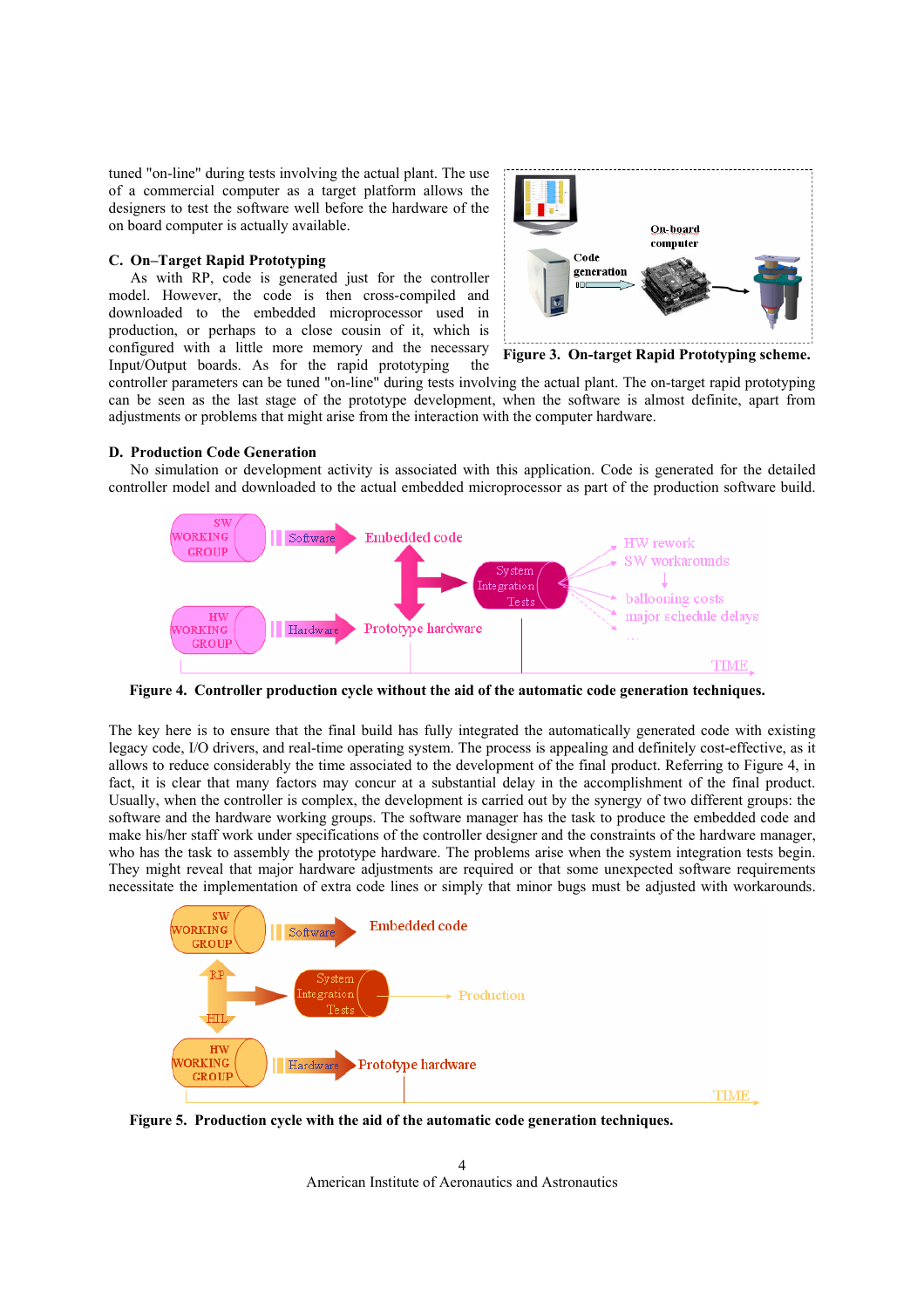These problems are not anomalous and both software or hardware engineers are aware that the initially estimated program costs and lengths may rise at the extent that the program is eventually cancelled.

When automatic code generation techniques are employed the system integration tests can be scheduled starting from the very beginning and bringing the software and hardware working groups to communicate from the very early stage of the program, as shown in Figure 5. Software and hardware are developed and corrected step by step, moreover, requirements and constraints are verified in real-time, mitigating the risk of rework or major adjustments.

Among the automatic code generation techniques, the production code generation activity is by far the application that draws more benefits from this concept, for obvious reasons. Unfortunately, however, this tool is not always applicable, unless the final product does not require specific certification. In the avionic field, for instance, the regulation *DO-178B*10 has become a de facto standard. The FAA's Advisory Circular AC20-115B, in fact, established *DO-178B* as the accepted means of certifying all new aviation software. The *DO-178B* is primarily concerned with development processes and no tool for automatic generation code is allowed to replace the job of at least two separate staff of software engineerings.

# **E. Hardware-in-the-Loop (HIL) Testing**

HIL is another well known activity among engineers, who are aware that expensive, fragile, and unique systems are hard to test, especially if they do not really exist yet, as they are being developed together with the control system. Code is generated just for the plant model and runs on a highly deterministic, real-time computer. Sophisticated signal conditioning and power electronics are needed to properly stimulate the controller inputs (sensors) and outputs (actuator commands). Whereas rapid prototyping is often a development or design activity, hardware-in-the-loop testing serves as more of final lab test phase before road or track or flight tests begin. HIL is particularly meaningful when the plant is a dynamic systems, namely when the plant output is not simply a function of the present inputs, but is instead a function of the present inputs and some combination of past inputs. The problem is how to conduct meaningful tests of such a system, avoiding the risk of damaging the real plant with unexpected consequences. The use of real-time simulation is essential to determine whether the controller digital delays affect the operation of the actual system, well before the plant is irrecoverably damaged.

## **F. Software-in-the-Loop (SIL) Testing**

This type of testing usually does not involve real time simulation. The production code for the controller is executed in an instruction-set simulator, debugger, or within the modeling environment itself, exercising the plant model and interacting with the user. The basic idea of the SIL is the same of the HIL, except that all run on standard PC hardware. The target hardware, together with sensor and actuators, is simulated and the software under test runs on that simulated hardware. The environment simulation runs in software as well. This approach allows the use of cheap PCs for testing the embedded software instead of costly HIL test-beds and in-circuitemulators, which often also pose availability problems.



**Figure 6. The Nautilus ETF, a new concept unmanned airship.** 

#### **G. Processor-in-the-Loop (PIL) Testing**

This technique is similar to the SIL in that it executes the production code for the controller. However, real I/O via CAN or serial devices is used to pass data between the production code, executing on the processor, and the plant model, executing in the modeling environment. As with SIL testing, PIL testing do not execute in real-time.

# **III. Plant Description: the Airship Prototype**

The Nautilus new concept airship features an architecture and an appropriate command system, which should enable the vehicle to maneuver in forward, backward and sideward flight and hovering with any heading, both in normal and severe wind conditions. To achieve these capabilities the Nautilus airship has been conceived with a highly non conventional architecture based on a double hull with a central plane housing structure, propellers, on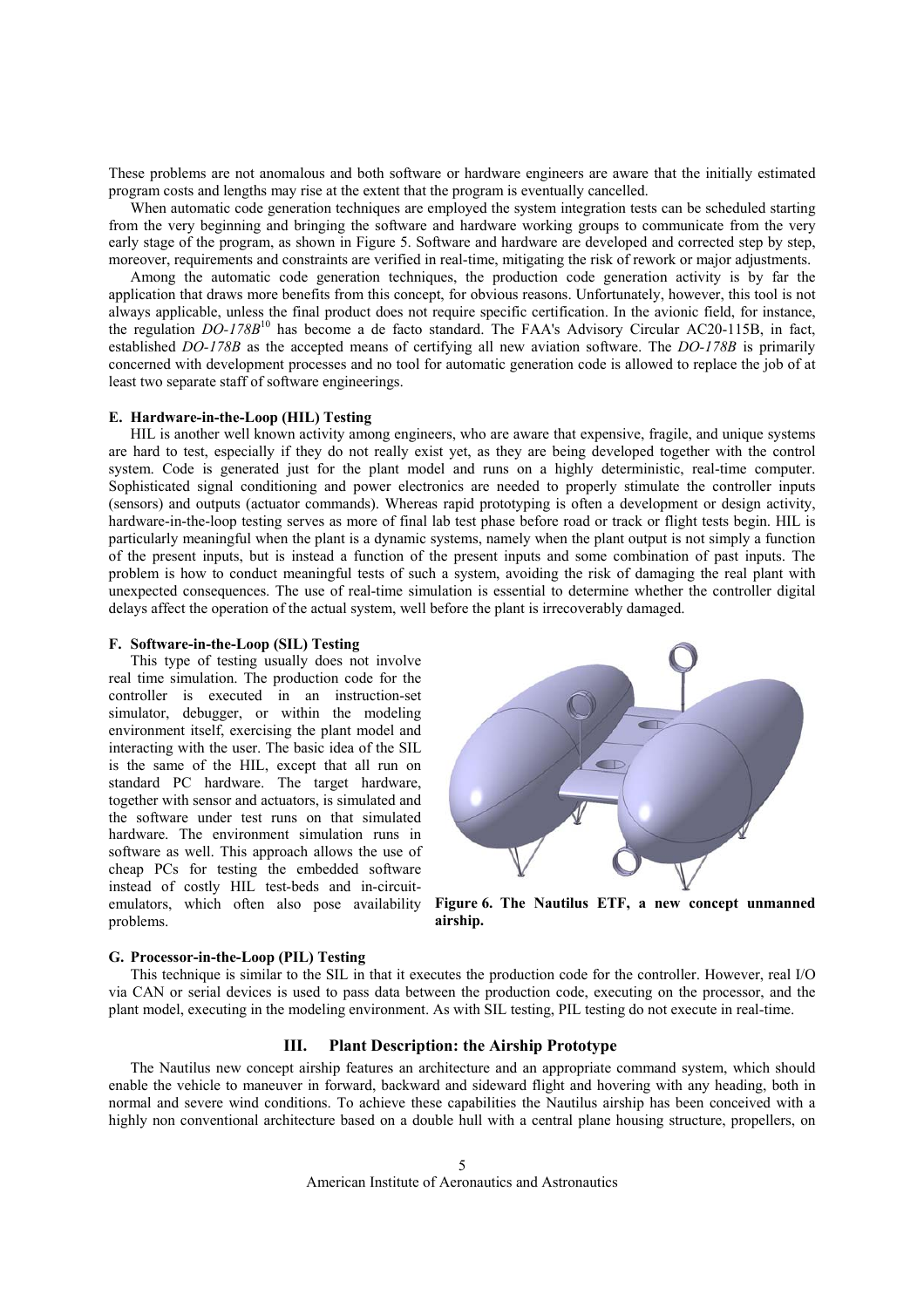board energetic system and payload. The resulting solution presents many innovative features, which cover many sectors of the aircraft design: almost all the subsystems have been purposely shaped and assembled and have never been tested on aeronautical applications. For this reason, great emphasis has been given to the prototype phase, which has been considered crucial in the final process of the feasibility assessment. The prototype is a reduced-scale platform which has been purposely assembled to test the most critical subsystems, such as the control system and the architectural solution. The ETF command system mainly consists of two vertical rotational axis ducted propellers and four thrust-vectoring propellers mounted on rotating vertical arms (Figure 6). The ducted propellers provide vertical thrust for steep rapid climb and descent and control the pitch attitude of the vehicle. In addition, their action is combined with the helium buoyancy to produce lift in hovering and also in forward flight, where the lift provided by buoyancy and vertical thrust is incremented by an aerodynamic component, developed by the double fuse-shaped body of the airship. The four thrust-vectoring propellers allow to control the lateral-directional attitude of the airship through the variation of the rotational speed (RPM) together with the rotation of the supporting vertical arms.

#### **A. Control Allocation System (CAS)**

Commands are generated by the pilot through an innovative cockpit, consisting of two throttles and a three-DOF joystick. The pilot inputs are processed and re-allocated by the Control Allocation System in order to generate the desired commands in terms of propeller rotational speeds and orientations of the four thrust-vectoring propellers. The Control Allocation System has been firstly designed and modeled in the FCC of the ETF Simulator and then integrated in the on-board computer of the airship prototype. The control strategies within the FCC have been developed for the two possible flight conditions: forward flight and hovering with/without wind. In forward flight, the joystick commands the orientation  $\delta$  of the four thrust-vectoring propellers for the lateral and directional maneuvers, as well as the differential variation of the angular rate of all the six propellers, generating the differential thrusts ∆*Tax* and ∆*TaxVT* for the longitudinal maneuvers. The allocation strategy of the longitudinal control, shared between the forward and vertical propellers, has been purposely designed and scheduled to improve both the efficiency and the potentiality of this command, optimizing the airship performance in the whole speed range<sup>2</sup>. The two throttles act on the collective rotational speed of the four thrust-vectoring propellers and the two vertical axis propellers. In particular, the variation ∆*n* of the propeller rotational speed in rounds per minute (RPM) is proportional to the square root of the throttle input  $\delta_{th}$ . This relationship has been imposed to obtain a linear relation between the command action and the generated thrust as the propeller thrust is proportional to the square root of the angular rate, according to the first *Rénard formula*<sup>11</sup>. All the six propellers can work in reverse mode with reduced efficiency. Moreover, the maximum collective thrust commanded by the throttle input  $\delta_{th}$  is only a reduced percentage of the total available thrust, while the remaining available thrust is dedicated to the commanded maneuvers, which are thus always achievable even when the throttle command  $\delta_{th}$  is maximum.

 The general scheme of the control strategy in forward flight is illustrated in Figure 7, in which it is highlighted the position of each propeller with the corresponding control action generating positive pitching, rolling and yawing moments, respectively, for longitudinal, lateral and directional maneuvers. In particular, the forward and vertical collective thrusts  $T_{thFW}$  and  $T_{thVT}$  are linearly controlled by the two throttles, while the differential thrusts  $\Delta T_{ax}$  and  $\Delta T_{axV}$ , as well as the propeller orientations  $\delta$  are generated through the joystick action. For lateral and directional maneuvers, the joystick firstly commands the axial  $\Delta T_{ax}$  and normal  $\Delta T_n$  thrust increments with respect to the propeller rotational axis, successively, the FCC processes and re-allocates these signals in order to provide the corresponding orientation angles  $\delta$  of the propellers. In Figure 7 the positive rotations  $\delta$  of the thrust-vectoring propellers are assumed to be in a clockwise direction.



**Figure 7. Control strategy for longitudinal, lateral and directional maneuvers in forward flight.**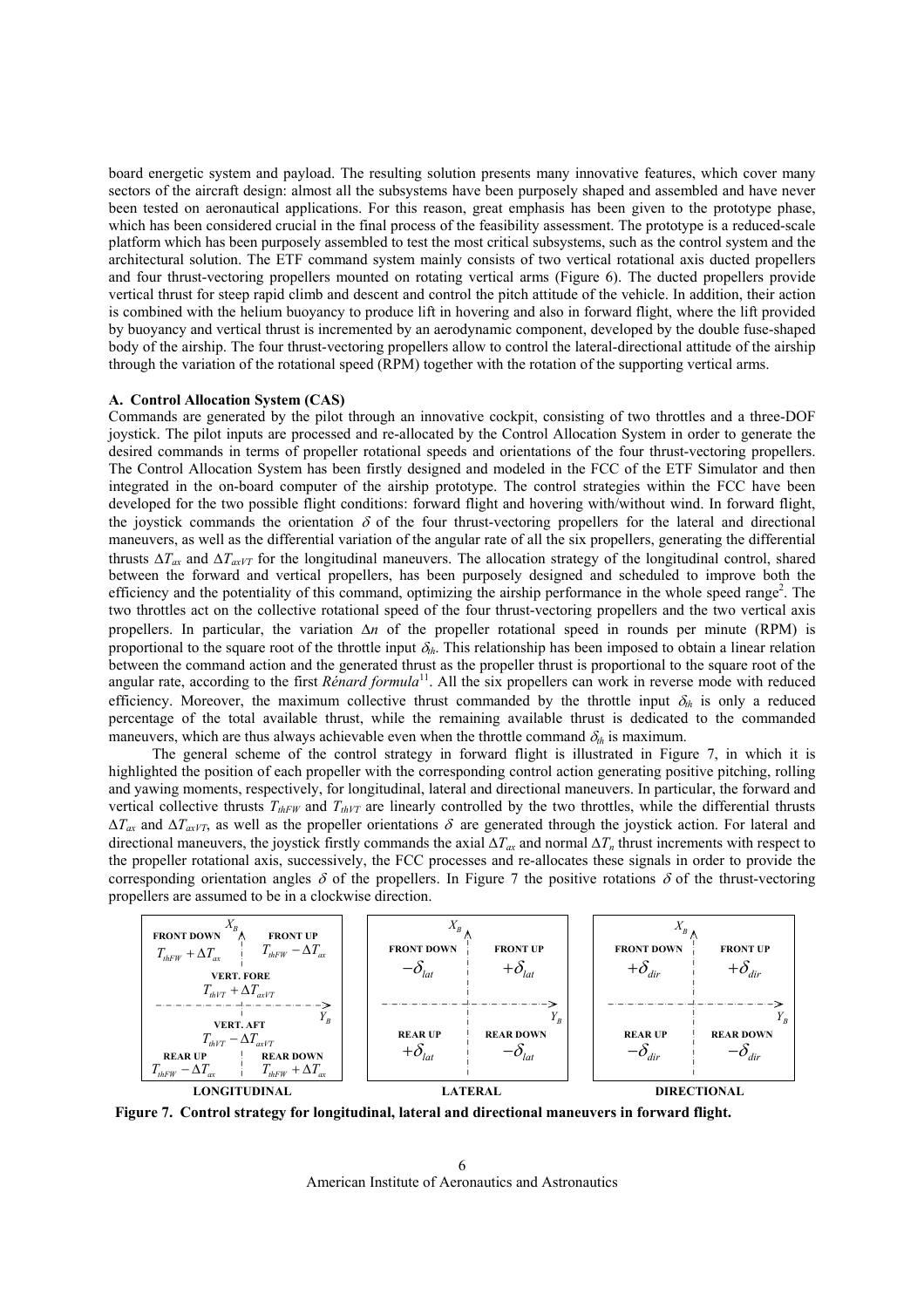The control strategy in hovering condition is almost analogous to the forward flight except that all the thrustvectoring propellers are collectively oriented in the wind direction through the angle δ*coll*. In addition, the directional command is accomplished through a differential thrust of the right and left forward propellers with respect to the longitudinal wind axis  $X_w$ . In this way, the pilot continues to command the desired moments in the body-axis reference frame  $X_B - Y_B$ , while the FCC processes these commands and computes the corresponding control inputs in the wind-axis reference frame. The relationship between the two sets of command inputs depends exclusively on the collective orientation angle δ*coll*. This control allocation strategy, implemented in the on board computer of the prototype, is inherently based on two main assumptions. Firstly, the longitudinal thrust component, produced by the forward throttle δ*th*, has to be preserved during any longitudinal, lateral and directional maneuver in order to guarantee the desired motion and speed of the airship. Secondly, the longitudinal and lateral commands have to be proportional to the related moments to manage forward flight and hovering with the same control philosophy<sup>6</sup>.

#### **B. Command Lines**

The command action is performed through ten brushless motors, driven by two dual-channel and six singlechannel control boards. Each thrust-vectoring propeller, in particular, is controlled by two distinct command lines: the orientation one, which rotates the vertical arm and thus the thrust direction, and the propulsion one, which is responsible of the propeller regime variation. The orientation line has five elements: the dual-channel control board, the brushless motor, the gearbox, the encoder and the transmission system. Due to the peculiar propeller setup, this control board is shared with the corresponding command line of the adjacent front or rear propeller and is interfaced to the computer through the RS-232 standard interface.

The propulsion line is made up by four components: the slip rings, the control board, the brushless motor and the encoder. In this case the control board is dedicated and is connected to the computer through the RS-422 standard interface, which should protect the communication capability against the signal degradation caused by the slip ring presence.

## **C. Avionic System**

The avionic system is essentially based on the following devices:

- On-board Computer (PU);
- Navigation Sensor Unit (NSU);
- Avionics Battery;
- Propulsive Battery;
- Electrical Power Generation (EPG)

The on-board computer is based on a *x86* compatible processor, installed on a PC/104 mainboard. The Navigation Sensor Unit (NSU) basically gathers all the sensors used for the control and navigation task, such as the Inertial Measurement Unit (IMU), the gyroscopes, the accelerometers, the Air Data Sensors and a GPS card. Other sensors are purposely distributed in the airship to monitor crucial parameters, such as the temperature of the batteries and the weight on the landing gear. All these sensors are directly interconnected to the main computer



**Figure 8. The avionics panels.** 

through proper I/O cards. Other devices are purposely inserted for safety reasons, to command the shut-off valves or dissect parts of the electrical circuit in emergency situations. These devices are commanded directly by the pilot through a relay board on the on-board computer or automatically through the EPG, in case of fault of the on-board computer.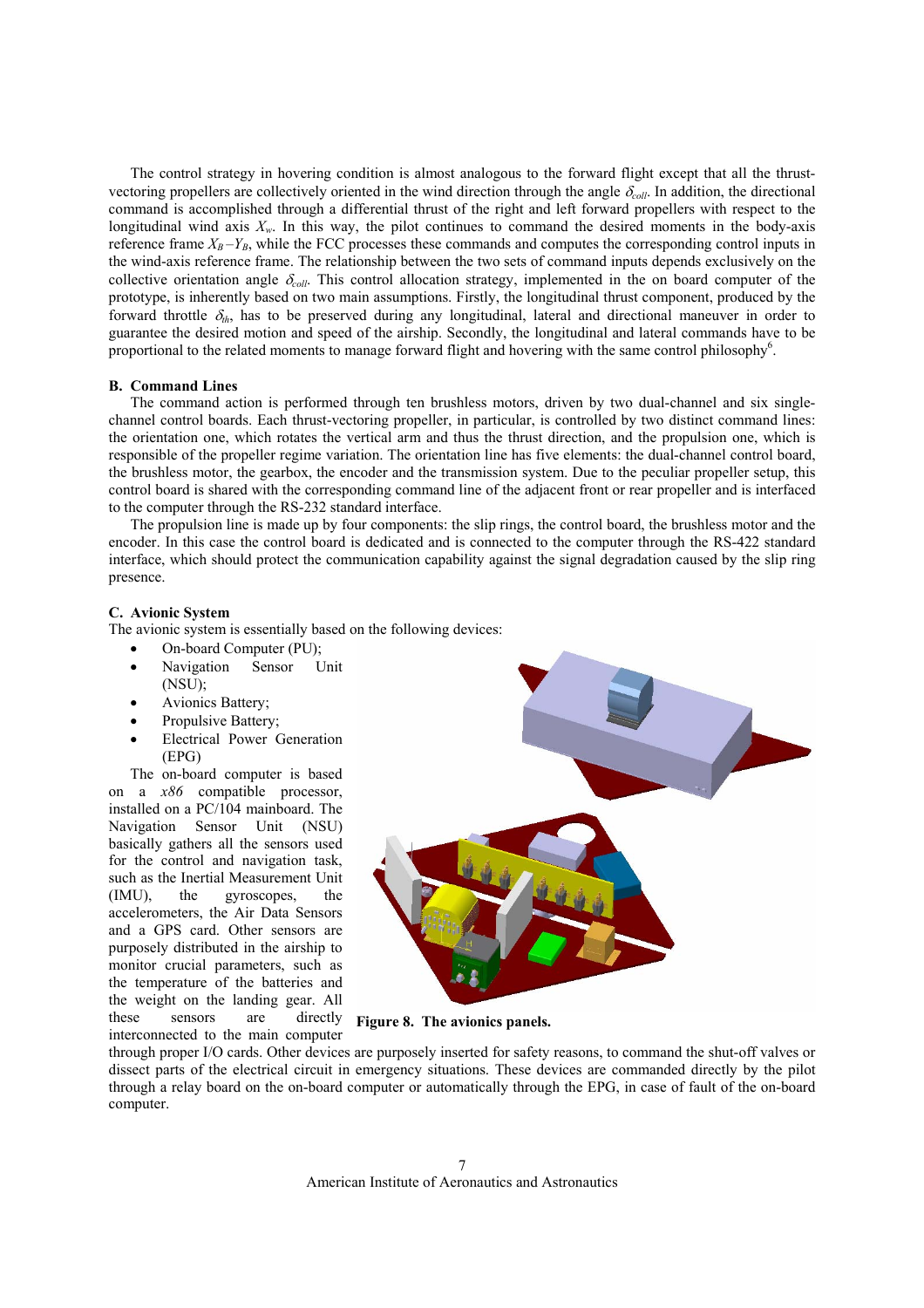The five apparatus are disposed on two triangular panels fixed in the bottom part of the central structure of the airship, as shown in Figure 8. The location of the avionic system panel in a central position has been selected in order to make easier the connections to the other on board systems without affecting significantly the airship Center of Gravity position.

# **IV. Hardware/Software Architecture of the On-Board Computer (PU)**

The innovative control system of the ETF airship requires a good computational capability to implement the complex control logic. Pilot commands have to be received via a radio-link and then converted into the actual commands and sent to the actuators. This conversion is performed by the CAS described in Section III.A. The software running on the on-board computer has manifold tasks, such as the CAS implementation, the connection with the ground station and the interface with the avionic system and actuators. In the following subsections, the hardware and software architecture of the on-board computer, named Processor Unit (PU), will be described in detail.

#### **A. Hardware Architecture**

The PU is based on a PC/104 mainboard, a solution combining reliability, compactness and easy implementation. The mainboard includes a low-power *x86* compatible processor and basic interfacing capabilities (RS-232, Ethernet and USB ports, mouse and keyboard input). The hard-disk is a solid-state Flash-Disk, which is typical for embedded systems that do not require the larger capacity of magnetic drives but must be highly reliable. To effectively interface the PU with the other components of the avionic system and the actuators, several additional



**Figure 9. Prototype version of the PU.** 

I/O boards are necessary:

- an Analogic/Digital acquisition board, used to convert voltage signals to a digital format accessible by the PU. This board is used to acquire signals coming from the Weight-on-Wheel analogic sensors, basically load cells measuring the load distribution on the airship tripods;
- a serial board comprising eight serial RS-232/RS-422 ports and four RS-232. These ports are used to interface the PU with the actuators (engine controllers) and with some avionic devices (NSU);
- a relay board, including twenty software-activated relays, nine of which used to command the Remote Control Switches controlling the on-board power distribution and two of which used to activate the emergency shut-off valves. The board also includes twenty optoisolated digital inputs, two of which are

used to acquire the signals from the shut-off valve proximity sensors. This configuration, as illustrated in Figure 9, includes all the interfaces needed for the ETF prototype, and leaves several spare inputs and outputs, which might become necessary in case some extra device is added.

#### **B. Software Architecture**

The PU Operating System is *QNX*12, a real-time OS designed specifically for embedded systems. Taking advantage of a true micro-kernel architecture, it ensures deterministic execution of the running applications. This is a crucial issue in a safety-critical system, in which every task must be executed at the expected time and without delay. The real-time nature of *QNX* also allows to synchronize the running applications in a significantly better way than what can be accomplished using a traditional OS.

The software is structured to optimize functionality in the several different tasks it has to accomplish. The main element, named "*Core*", is basically the real-time version of the *Simulink* model representing the CAS. The *Core* interfaces with the other applications through the use of Shared Memories, which are reserved portions of system memory accessible to different running applications. The hardware interfaces are controlled by several low-level applications specifically designed to achieve input and output requirements, while interacting with the *Core* through the Shared Memories. Figure 10 shows the software architecture: it is evident how the *Core* component is heavily relying on the low-level applications, as these are its only means of interfacing with external hardware. There are seven low-level applications, interfacing with the *Core* through nine Shared Memories: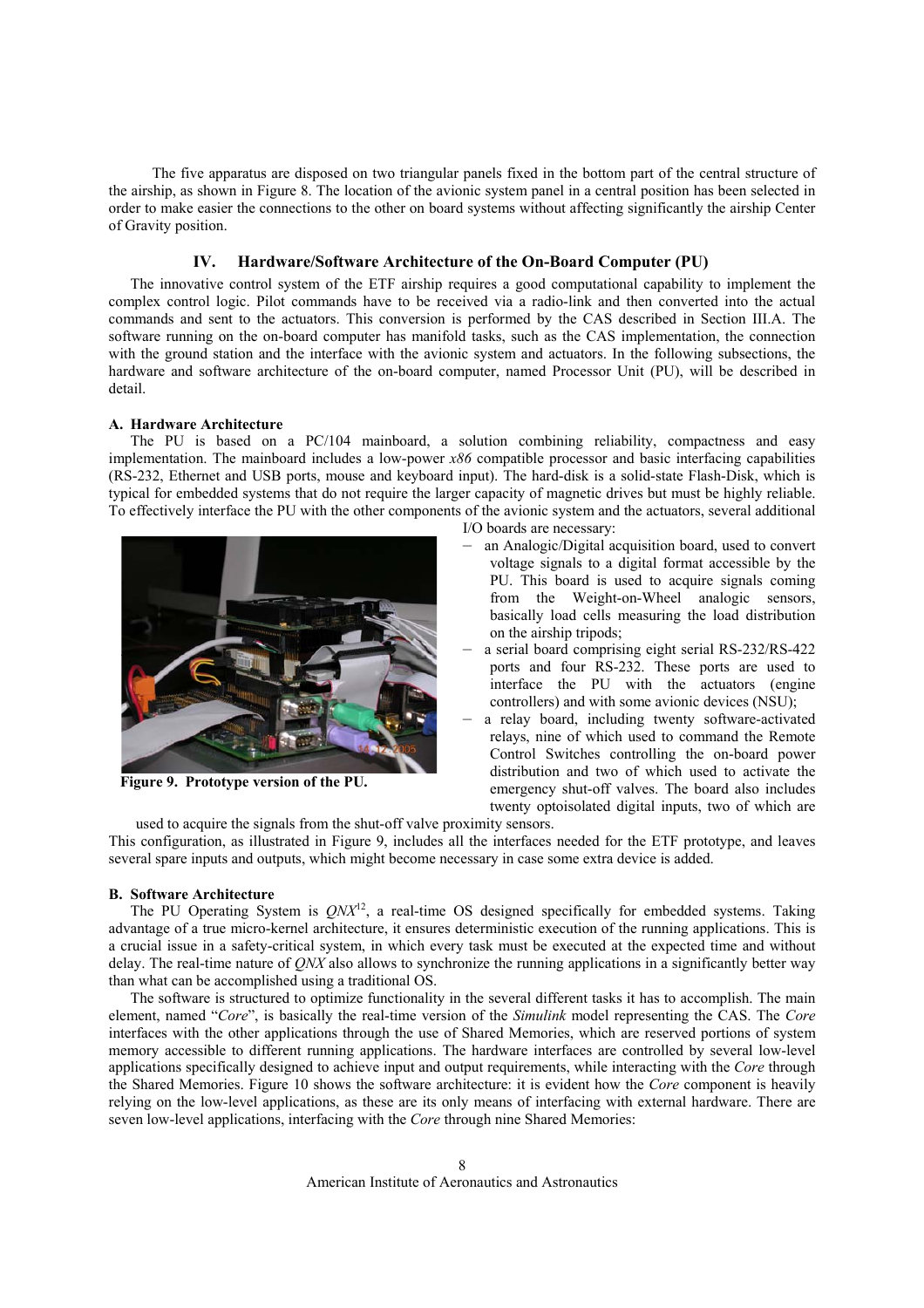- *ClientRX* receives data from the Ethernet interface (radio-link) and writes it to the Shared Memory *joystick.shm*;
- *WriteRelay* reads data in *engine.shm* and consequently directs the relays;
- *WriteSerial* interfaces with the engine controllers through the serial ports, sending the commands contained in *engine.shm* and writing replies received in *query.shm*;
- *NSU* receives and decodes data sent by the NSU avionic device, then writes it to *nsu.shm*;
- *WriteSensori* reads values from the A/D acquisition board (WOW sensors) and digital values from the relay board (proximity sensors) then writes everything into *sensori.shm*;
- *EPG* is in charge of the Ethernet communication with the EPG avionic device, which monitors the batteries and is used as a partial backup of the PU for safety procedures;
- *ClientTX* reads data from all Shared Memories and sends it to the ground station.

Having more than one application writing data into a Shared Memory can cause severe conflicts, so it is very important to avoid this eventuality. There are no problems with reading operations, in fact, several applications can read data at the same time.



The *Core* component is developed using automatic code generation techniques. The entire *Simulink* model of the Control Allocation System is converted into an embedded executable code using the RT-LAB software package. The generated executable code uses Shared Memories as a mean of input/output communication, as the physical interfaces are controlled by the low-level applications. These in turn are developed using the QNX Integrated Development Environment. Theoretically, it would be possible to write *Simulink* S-functions to interface directly the core with the hardware devices, using the same automatic

code generation process. However, this solution is not attractive as it involves creating complex fully inlined Sfunctions, which may be much more demanding and critical than writing the low-level applications. In addition, using external applications to drive the hardware peripherals gives advantages in terms of system modularity and software reliability.

These advantages certainly make this solution preferable, especially when the system must be certified as an avionic apparatus. At present, it is unfeasible to obtain certification for automatically generated software. According to the DO-178 rules, in fact, all the software critical functions must be implemented through purposely structured and commented custom written code. The implementation of safety procedures is also very important, as these have to ensure a predictable behavior in case of failure.

## **V. System Verification & Validation**

When thoroughly exploited, modeling and simulation can drastically reduced the risk of confronting significant problems during the system integration phase. To optimize the process, an effective strategy consists in identifying the criticalities and developing a set of test harnesses, made up by series of hardware layouts, verification procedures and test cases.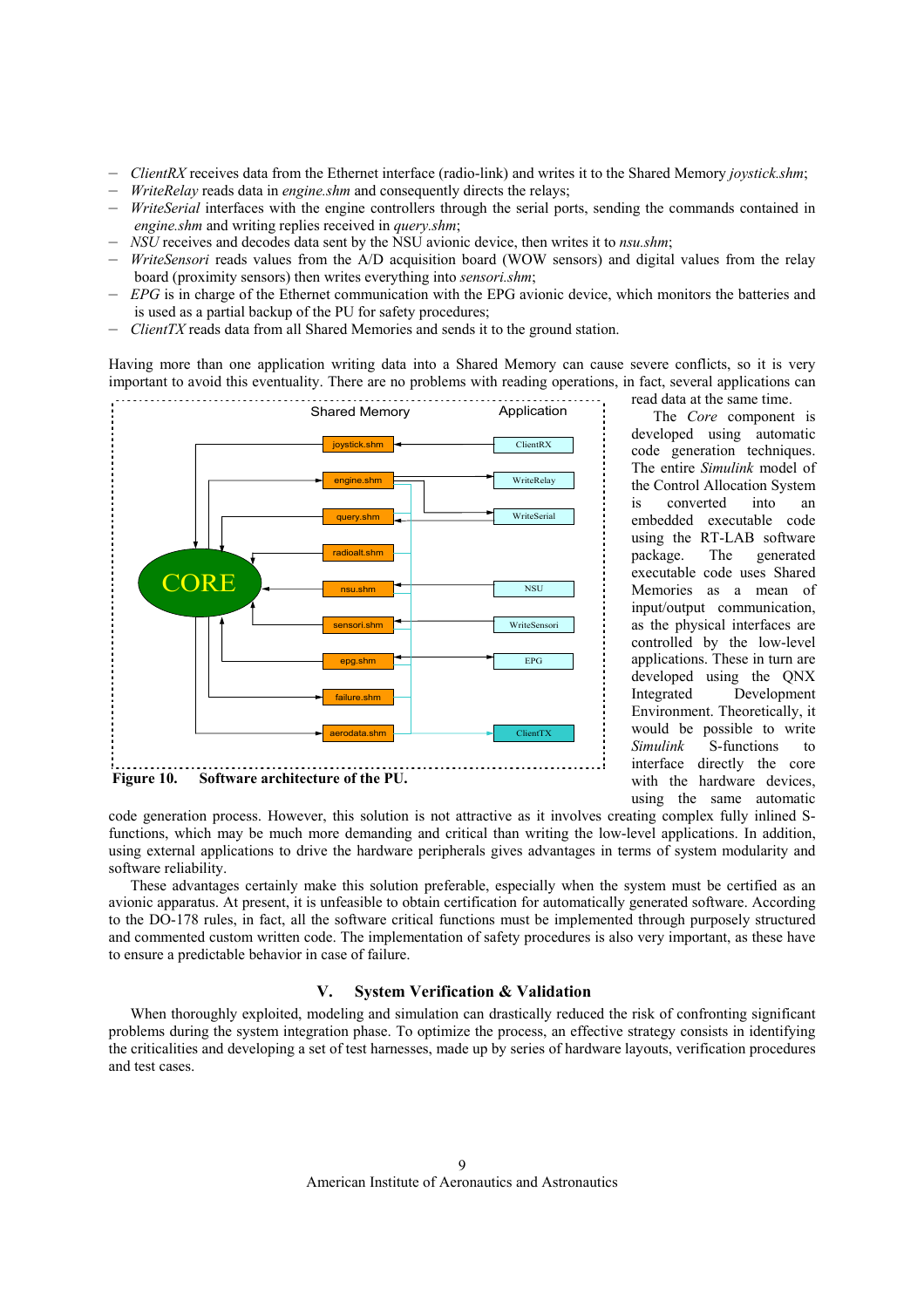#### **A. Interpretive Simulation**

Model-based design has proven to be an effective framework for the development of activities related to guidance, navigation and control. In particular, programming tools such as *Matlab* and *Simulink*, which strongly rely on the model-based design, have become a must for designing control systems and reusing the models in multiple activities. They provide the designer with the ability to manage complex designs by segmenting models into hierarchies of components in an interactive graphical environment, which allows the designer to easily configure and check signals, parameters, and model properties. Once a set of equations has been written, hence, it is straightforward to implement them according the control scheme of Figure 1, and run simulations to diagnose bugs or unexpected behaviors in the control design. In this context, the interpretive simulation task is to test the system in all the operational modes and under environmental conditions which may be difficult or impossible to access for system tests (such as icy roads in the middle of summer, or the conditions of outer space, etc...). Simulation allows intricate test sequences to be performed quickly and repeatably at relatively low cost, without risking loss of life or valuable assets. Although interpretive simulation is essential to verify the consistency of the control laws, however, it does not provide full understanding of the mechanisms driving the real system. Usually, in fact, the simulation runs in non-real time, as the process is sequential, even when a certain degree of parallelism is brought about by the PC processor. Variables are usually in double-precision floating-point format and are exchanged between plant and controller through a direct communication. Information about time delays, digit truncation, precision or bit loss are neglected and this deficiency is enough to justify the need for further tests.

#### **B. Real-Time Validation of the Automatically Generated Code**

After modeling the CAS in the *Simulink* environment, the RP technique can be effectively used to test the code in operative conditions. This involves the generation of automatic code in C, which can be compiled and executed in the *QNX* real-time environment. In this phase the communication is bi-directional between the *Simulink* plant model and the CAS real-time version, so that a commercial computer, with limited I/O capabilities, can be effectively used as the target platform. Plant and CAS run on two distinct PCs, controlled by different operative systems and connected by a simple LAN cross-over cable. The translation from the *Simulink* code to the C code, might bring about some discrepancies which might drastically affect the command action. Therefore, suitable tests must be scheduled to assess these discrepancies and evaluate the correct functioning of the embedded code. This implies comparing results obtained from the real-time execution with the ones derived from the non-real-time interpretive

simulation. Obviously, this comparison must be accomplished under the same inputs, which can be time-histories composed with the superposition of characteristic commands (step, doublet, chirp, etc…) or with maneuvers recorded from a standard input device (joystick).

Initially, a certain degree of inconsistencies can be expected, due to pathological problems, which can be easily solved using preventive measures, such as the insertion of dead zones, saturation thresholds and rate limiters. When these errors are fixed, satisfactory results can be achieved, as shown by the example of Figure 11. In particular, the upper diagram reports the actual comparison of the output values, while the lower diagram shows the difference between the real and the estimated outputs. In this case, there are only minor discrepancies, such as a peak, which is clearly marked and might be attributed to a time delay caused by the input dead-zone crossing.



**Figure 11. Example of a comparison between the**  *Simulink* **non-real time execution and the C real-time code.** 

# **C. Software Stress Analysis**

Once the real-time behavior of the automatically generated code has been evaluated, attention can be focused on a series of procedures, based on the SIL technique, which has to stress the PU software through a set of specific and rigorous tests. A valid approach to verify the functionality of the *Core* component, in fact, is to test it under all the predictable conditions and the widest range of unpredictable conditions. In particular, different sets of input commands are generated and fed to the pertinent Shared Memory, the *joystick.shm*, which gathers all the signals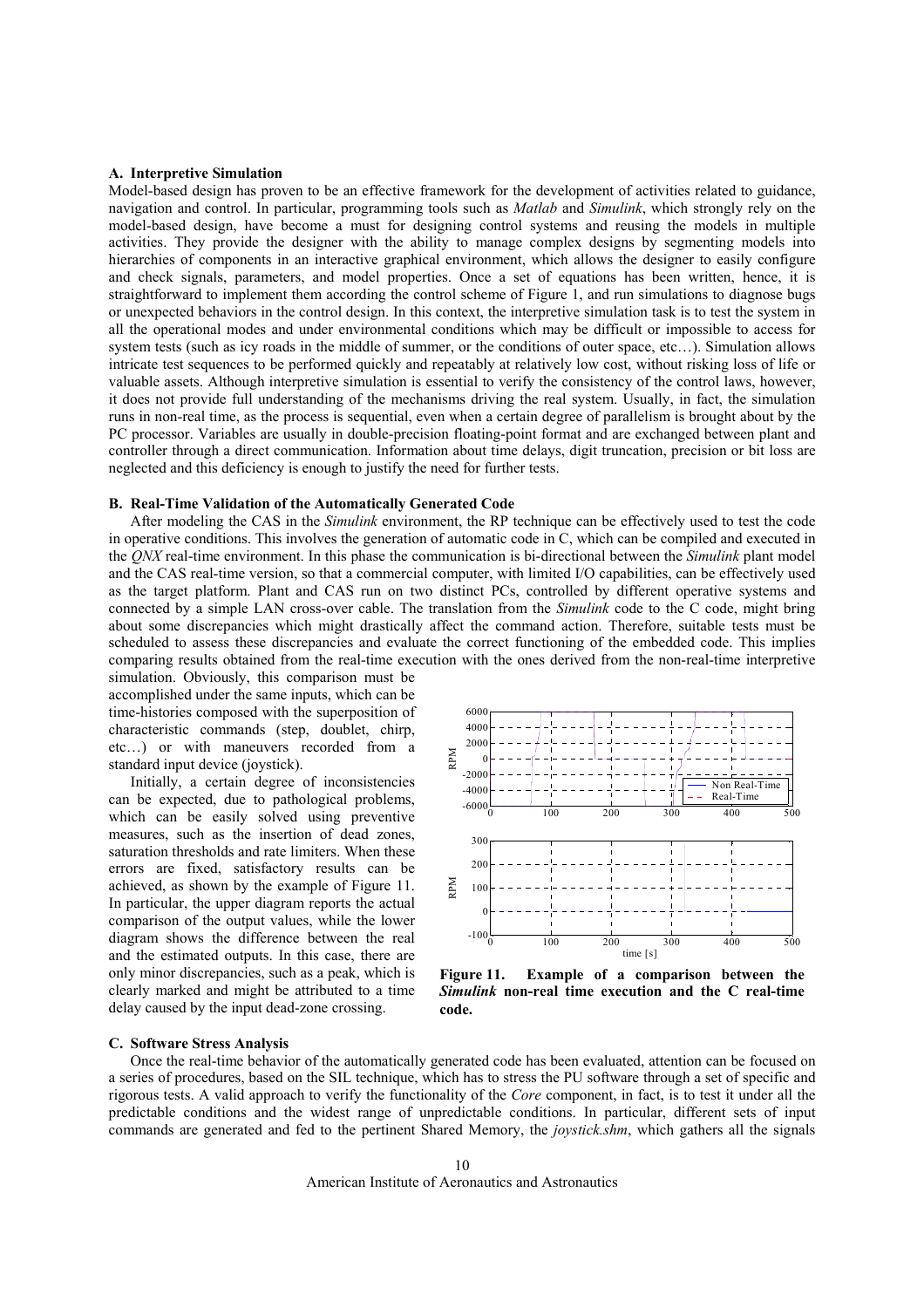coming from the pilot cockpit of the ground station. Successively, the output signals of the PU *Core*, in terms of propeller rotational speeds and orientations of the four thrust-vectoring propellers, are collected and statistically analyzed in order to avoid possible anomalous situations, which could be harmful to the on-board hardware of the airship. The embedded *Core* software is stressed not only with regular input signals but also with random or senseless signals, such as input commands out of the operating ranges. These anomalous signals simulate, for example, a communication error or an execution error of the external devices and allow to deeply and efficiently test the *Core* behavior also in critical situations requiring emergency procedures.

#### **D. I/O Interface Setting and Testing**

A complex control system, such as the one being developed for the ETF airship, usually communicates with a large number of avionic devices and actuators. This means that the various apparatus must be interfaced with the PU I/O boards, which must be properly set and tested. The RP and SIL techniques used to validate the automatically generated software, which implements the CAS, are not suitable to accomplish this task. To effectively set and test the interfaces, it is crucial to have a properly configured target system. While RP focuses on testing the real-time software using a generic platform, on-target RP is based on the execution of the previously tested software on a specific platform, equipped with the necessary I/O interfaces.



**Figure 12. RPM and Orientation of the Front-Up Propeller.** 

On-target RP involves assembling a prototype version of the on-board computer, where the *Core* component of the CAS is executed. The communication interfaces of the avionics devices and the on-board hardware can be

allocated on four different I/O boards furnished with serial ports, analogical inputs, digital inputs and relay outputs. As these boards feature different communication protocols and have a certain degree of customization, the setting phase implies that each interface is treated separately. The interface is thus developed tuning every single protocol for the devices that have to be connected. The use of the on-target RP allows not only to develop the interfaces in an efficient manner, but also to thoroughly test them. It is possible to verify whether the communication protocols are exactly implemented, whether the data exchanged with the external devices are properly formatted and if the variables are actually confined in the predicted range.



**Figure 13. Batch cross-correlation for propulsive and orientation motors.** 

#### **E. System Integration**

After these first analyses on the embedded software and interfaces, specific test rigs can be designed for the HIL testing of all the available external hardware. In particular, a test bench has been assembled for the propulsion motor and another one has been dedicated to the orientation motor. Finally, a third test bench, resulting from the previous ones, has been conceived to evaluate the integration of the embedded control software running on the PU with all the external hardware, considering also synchronization problems and casual conflicts. Hence, it has been possible to test entirely the interaction between the PU and the maneuvering system, made up by six propulsion motors and four orientation motors. In fact, although the test bench is principally made up by just one propulsive motor and one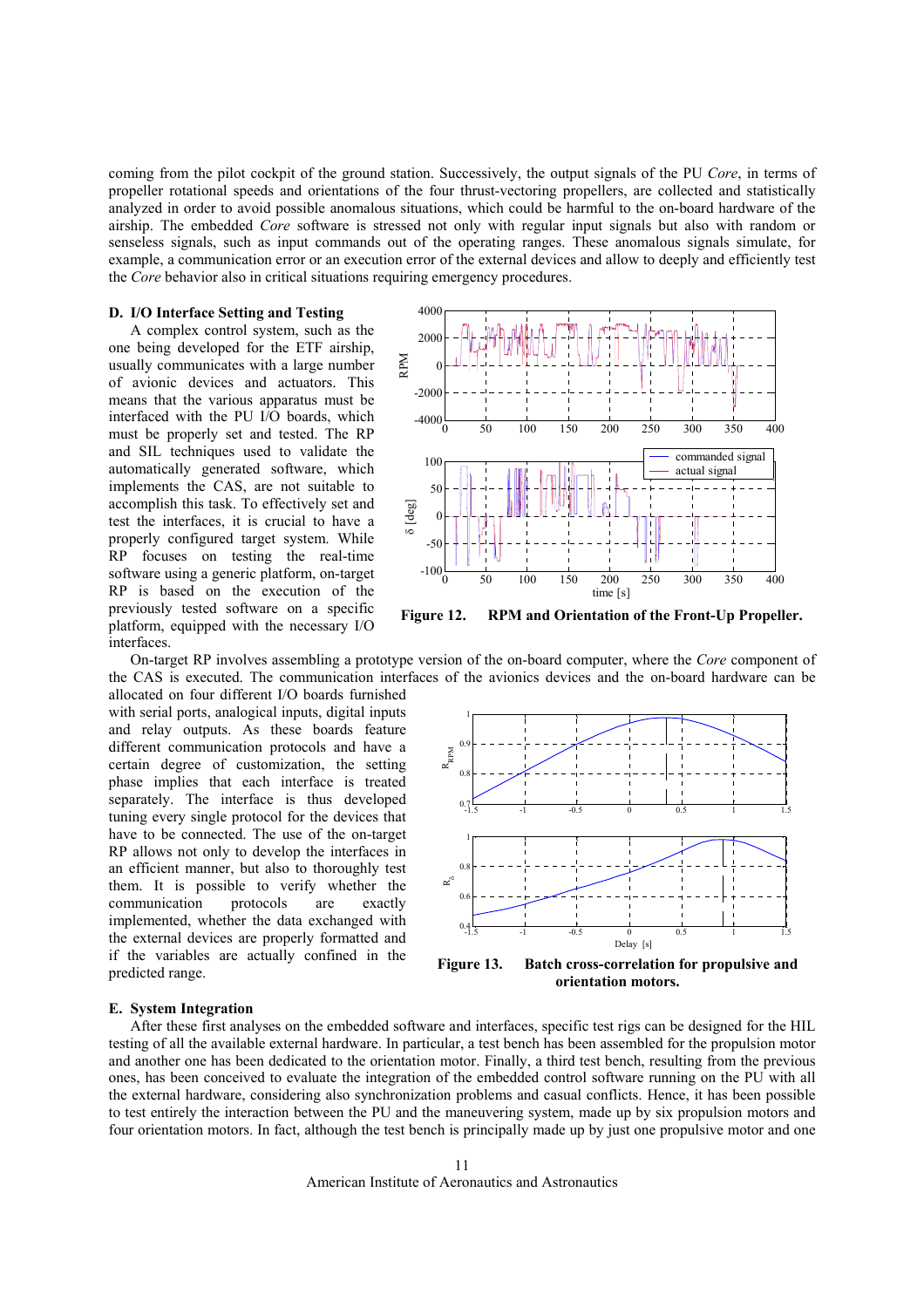orientation motor with the relative components, all the serial I/O ports, RS-232 and RS-422 standard protocols are present and the missing motors are simulated through a dedicated real-time model. In this way, the embedded control code has to manage in any case different hardware components through different serial I/O ports and has to run different software to implement the communication protocols. The tests to evaluate the system integration have been carried out by using pre-recorded command inputs, which correspond to a specific maneuver of about 360 *s* accomplished by means of the ETF Simulator. For each test the commanded signal coming out from the CAS and the actual signal measured by the encoders



**Figure 15. On-line Correlation and Time Delay for the RPM signals of the propulsive motor.** 

are recorded with a sampling frequency of 10 *Hz* and processed for performance analysis and evaluation. Figure 12 shows respectively the rate number (*RPM*) and the orientation (*deg*) of the front-up propeller. In order to evaluate the degree to which the two commanded signals are correlated to the corresponding actual signals, a statistical signal processing analysis has been accomplished by using the following cross-correlation function:

$$
R(\tau) = \frac{\sum_{i} \left[ \left( com(i) - \overline{com} \right) * \left( act(i - \tau) - \overline{act} \right) \right]}{\sqrt{\sum_{i} \left( com(i) - \overline{com} \right)^{2}} \cdot \sqrt{\sum_{i} \left( act(i) - \overline{act} \right)^{2}}}
$$
(1)

where  $com(i)$  and  $act(i)$  are respectively the commanded and actual signal series, *com* and  $\overline{act}$  are the mean values of the corresponding series and  $\tau$  is the correlation delay. The response characteristics of the propulsion and orientation motors in terms of time delay can be estimated through a batch analysis, by calculating the correlation over the entire signal series  $com(i)$  and

 $act(i)$ . From Figure 13 it can be noticed that the time delay of the propulsive motor is about 0.3 *s*, whereas the time delay of the orientation motor is about 0.9 *s*. The same concept has been successively employed to implement an on-line correlation analysis in the PU embedded software, in order to monitor the motor functioning and detect possible failures or commands erroneously executed. This analysis is executed with a frequency of 1 *Hz*. At each sample time, the correlation analysis inspects the recorded signals on a dynamic window of 15 *s* and computes the relative correlation series, after a suitable filtering process that cancels all the



**Figure 14. On-line Correlation and Time Delay for the angular signals of the orientation motor.** 

spikes in the measured signals. The resulting on-line correlation series are then processed to obtain the maximum cross-correlation values and the corresponding time delays. Figure 14 shows an example for the commanded and actual *RPM* signals of the propulsive motor of Figure 12, with and without the filtering process of the measured

American Institute of Aeronautics and Astronautics 12